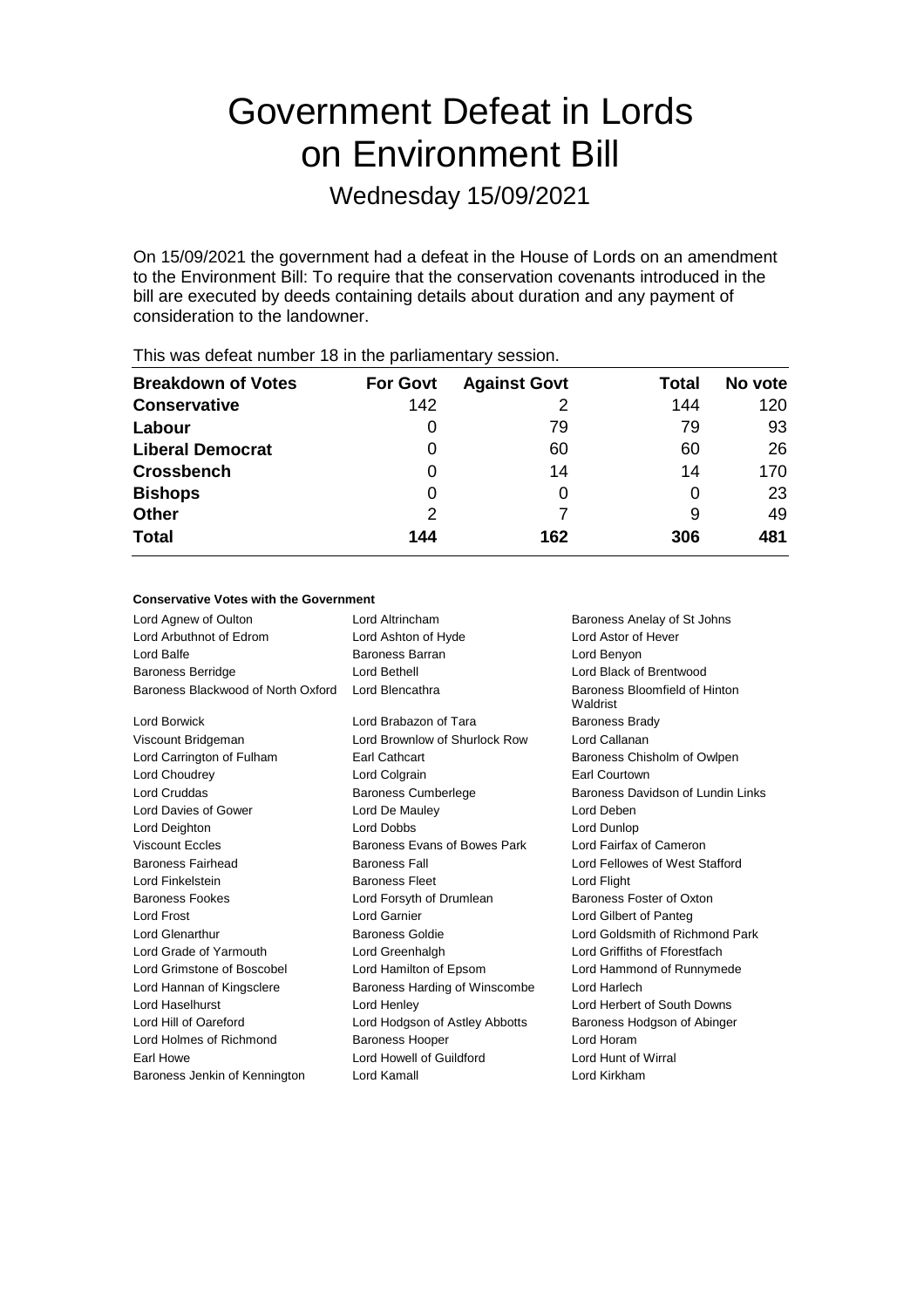Lord Kirkhope of Harrogate Lord Lamont of Lerwick Lord Lang of Monkton Earl Leicester Lord Lexden Earl Lindsay Lord Lingfield **Lord Mackay of Clashfern** Lord Maude of Horsham Lord McLoughlin Lord Mendoza Baroness Meyer **Baroness Mobarik Communist Party Communist Party Communist Party Communist Party Party Party Party Party Party Party Party Party Party Party Party Party Party Party Party Party Party Party Party Party Party** Lord Moylan Lord Moynihan Lord Naseby Baroness Noakes Lord Norton of Louth Lord O'Shaughnessy Lord Parkinson of Whitley Bay Lord Pickles **Baroness Pidding** Lord Porter of Spalding **Lord Randall of Uxbridge Baroness Rawlings** Lord Reay **Baroness Redfern Baroness Redfern Lord Risby** Lord Robathan Baroness Rock Baroness Sanderson of Welton Lord Sandhurst **Baroness Sater** Baroness Sater **Baroness Scott of Bybrook** Baroness Seccombe Lord Selkirk of Douglas Lord Sharpe of Epsom Lord Sheikh Lord Sherbourne of Didsbury Lord Shinkwin Lord Smith of Hindhead Lord Stewart of Dirleton Baroness Stowell of Beeston Lord Strathclyde **Baroness Sugg Lord Suries** Lord Taylor of Holbeach Lord Trefgarne Lord True Lord Tugendhat **Lord Udny-Lister Lord Udny-Lister Baroness Vere of Norbiton** Baroness Verma Lord Wakeham Lord Wei Lord Wharton of Yarm Baroness Williams of Trafford Lord Young of Cookham Viscount Younger of Leckie

# Baroness Neville-Jones **Baroness Neville-Rolfe** Baroness Nicholson of Winterbourne

### **Conservative Votes against the Government**

Earl Caithness **Lord Marlesford** 

### **Labour Votes with the Government**

### **Labour Votes against the Government**

Lord Anderson of Swansea **Baroness Andrews** Lord Bach Lord Bassam of Brighton **Lord Berkeley Baroness Blake of Leeds Baroness Blake of Leeds** Lord Blunkett **Lord Bradley** Lord Bradley **Lord Bradley** Lord Bradley **Lord Bragg** Lord Brooke of Alverthorpe **Lord Browne of Ladyton** Baroness Bryan of Partick Lord Campbell-Savours Lord Carter of Coles Viscount Chandos Baroness Chapman of Darlington Baroness Cohen of Pimlico Lord Collins of Highbury Baroness Corston Baroness Crawley Lord Davies of Brixton Baroness Donaghy **Baroness Drake** Lord Dubs Lord Elder Lord Faulkner of Worcester Lord Foulkes of Cumnock Baroness Golding **Contract Contract Contract Viscount Hanworth** Lord Harris of Haringey Lord Haworth **Baroness Hayman of Ullock** Baroness Hayter of Kentish Town Baroness Healy of Primrose Hill Lord Hendy Contract Contract Baroness Henig Baroness Hilton of Eggardon Lord Howarth of Newport Lord Hunt of Kings Heath Baroness Jones of Whitchurch Lord Kennedy of Southwark Lord Khan of Burnley Lord Knight of Weymouth Baroness Lawrence of Clarendon Lord Layard Baroness Liddell of Coatdyke Lord Liddle **Baroness Mallalieu** Baroness Mallalieu Lord Maxton **Lord McAvoy Consumers** Baroness McDonagh Baroness McIntosh of Hudnall Lord McKenzie of Luton Lord McNicol of West Kilbride Baroness Morris of Yardley **Baroness Osamor Baroness Osamor** Lord Ponsonby of Shulbrede Baroness Primarolo Baroness Ramsay of Cartvale Lord Rosser Lord Sawyer **Baroness Sherlock** Baroness Sherlock Baroness Smith of Basildon Viscount Stansgate **Baroness Taylor of Bolton** Baroness Thornton Lord Touhig Lord Tunnicliffe Baroness Warwick of Undercliffe Lord Watson of Invergowrie **Lord Watts Baroness Wheeler** Baroness Whitaker **Lord Whitty Baroness Wilcox of Newport Baroness Wilcox of Newport** Baroness Young of Old Scone

Baroness Adams of Craigielea Lord Alli **Baroness Amos** Baroness Amos